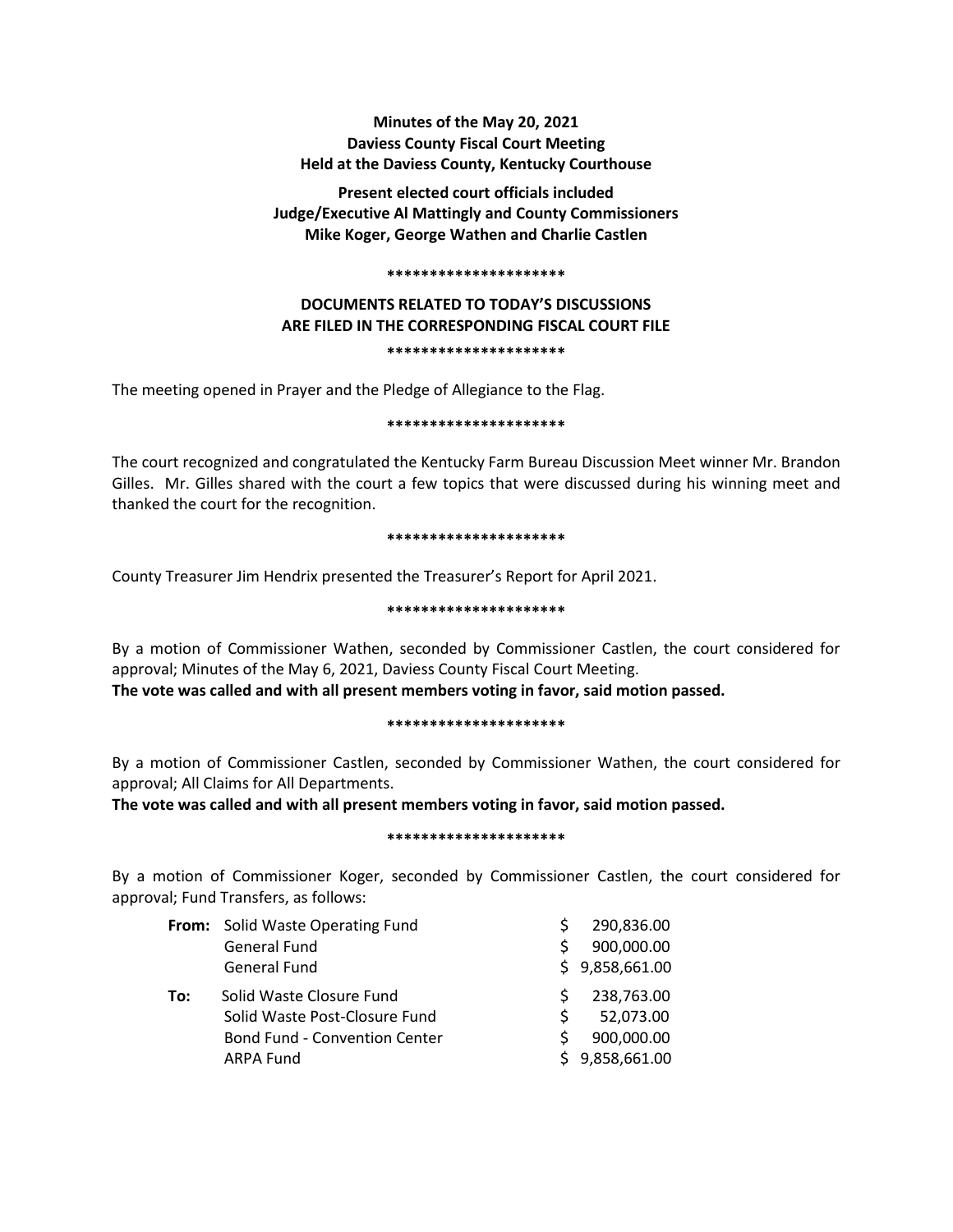Treasurer Hendrix: These are all budgeted transfers except for the (Federal) ARPA fund, which is new and requires its own account. It represents the first of two equal deposits. The second, which is expected around this time next year. These monies will be highly scrutinized and it is best if they are separate from other accounts.

Judge Mattingly: It's going to be a while before we start looking at how to spend these funds. There is a 157 page guidance document and after reviewing it, I asked the Treasurer to put together an executive summary for us of things we can and can't do with this money. We have until 2024 to at least commit those funds.

## **The vote was called and with all present members voting in favor, said motion passed.**

#### **\*\*\*\*\*\*\*\*\*\*\*\*\*\*\*\*\*\*\*\*\***

By a motion of Commissioner Castlen, seconded by Commissioner Wathen, the court considered for approval; Daviess County Clerk's 2020 Claim for Calculation of Motor Vehicle and Boat Bills.

In 2020, 112,457 vehicles and boats were accounted for in Daviess County. Per KRS 133.240, Sec. 3, the court shall pay the County Clerk \$0.15 per vehicle or boat, which totals \$16,868.55.

## **The vote was called and with all present members voting in favor, said motion passed.**

#### **\*\*\*\*\*\*\*\*\*\*\*\*\*\*\*\*\*\*\*\*\***

By a motion of Commissioner Koger, seconded by Commissioner Wathen, the court considered for approval; FY 2021/2022 County Road Resurfacing List:

| Road                                          | <b>Begin Location</b>  | <b>End Location</b>    | <b>Miles</b> | <b>Funding</b> |  |  |
|-----------------------------------------------|------------------------|------------------------|--------------|----------------|--|--|
| <b>East District - Total Miles = 15.998</b>   |                        |                        |              |                |  |  |
| Knottsville Mount Zion Rd.                    | Winkler - Mt. Zion Rd. | KY 144                 | 2.009        | <b>DCFC</b>    |  |  |
| Pin Oak Drive                                 | <b>Boxwood Drive</b>   | Dead End               | 0.201        | <b>DCFC</b>    |  |  |
| <b>Brownwood Drive</b>                        | Pin Oak Drive          | Reid Rd.               | 0.081        | <b>DCFC</b>    |  |  |
| Maple Hill Drive                              | <b>Boxwood Drive</b>   | Dead End               | 0.025        | <b>DCFC</b>    |  |  |
| <b>Forest Drive</b>                           | <b>Black Oak Drive</b> | Pin Oak Drive          | 0.085        | <b>DCFC</b>    |  |  |
| <b>Boxwood Drive</b>                          | Maple Hill Drive       | Pin Oak Drive          | 0.272        | <b>DCFC</b>    |  |  |
| <b>Black Oak Drive</b>                        | Thruston Dermont Rd.   | <b>Forest Drive</b>    | 0.235        | <b>DCFC</b>    |  |  |
| Yelvington - Knottsville Rd.                  | KY 662                 | KY 1389                | 2.841        | <b>DCFC</b>    |  |  |
| Jack Hinton Rd.                               | McPherson Rd.          | KY 764                 | 4.170        | <b>Flex</b>    |  |  |
| Sublett Rd.                                   | Boteler Rd.            | <b>End of Pavement</b> | 0.282        | <b>DCFC</b>    |  |  |
| Boteler Rd.                                   | Pleasant Valley Rd.    | KY 144                 | 2.391        | <b>Flex</b>    |  |  |
| Ward Rd.                                      | KY 54                  | KY 764                 | 1.723        | <b>DCFC</b>    |  |  |
| Milton Rd.                                    | Ditto Rd.              | Little Hickory Rd.     | 1.683        | <b>DCFC</b>    |  |  |
| <b>Central District - Total Miles = 4.927</b> |                        |                        |              |                |  |  |
| Lashbrook Rd.                                 | Old Masonville Rd.     | End of Pavement        | 0.913        | <b>DCFC</b>    |  |  |
| Carlton Drive                                 | <b>City Limits</b>     | J. R. Miller Rd.       | 0.244        | <b>Flex</b>    |  |  |
| Best Way                                      | <b>City Limits</b>     | <b>Carlton Drive</b>   | 0.059        | <b>DCFC</b>    |  |  |
| Jackson Rd. South                             | W. Harmons Ferry Rd.   | KY 140                 | 0.961        | <b>DCFC</b>    |  |  |
| Old Masonville Loop                           | Lashbrook Rd.          | Old Masonville Rd.     | 0.124        | <b>DCFC</b>    |  |  |
| Burns Rd.                                     | Todd Bridge Rd.        | US 431                 | 2.626        | <b>DCFC</b>    |  |  |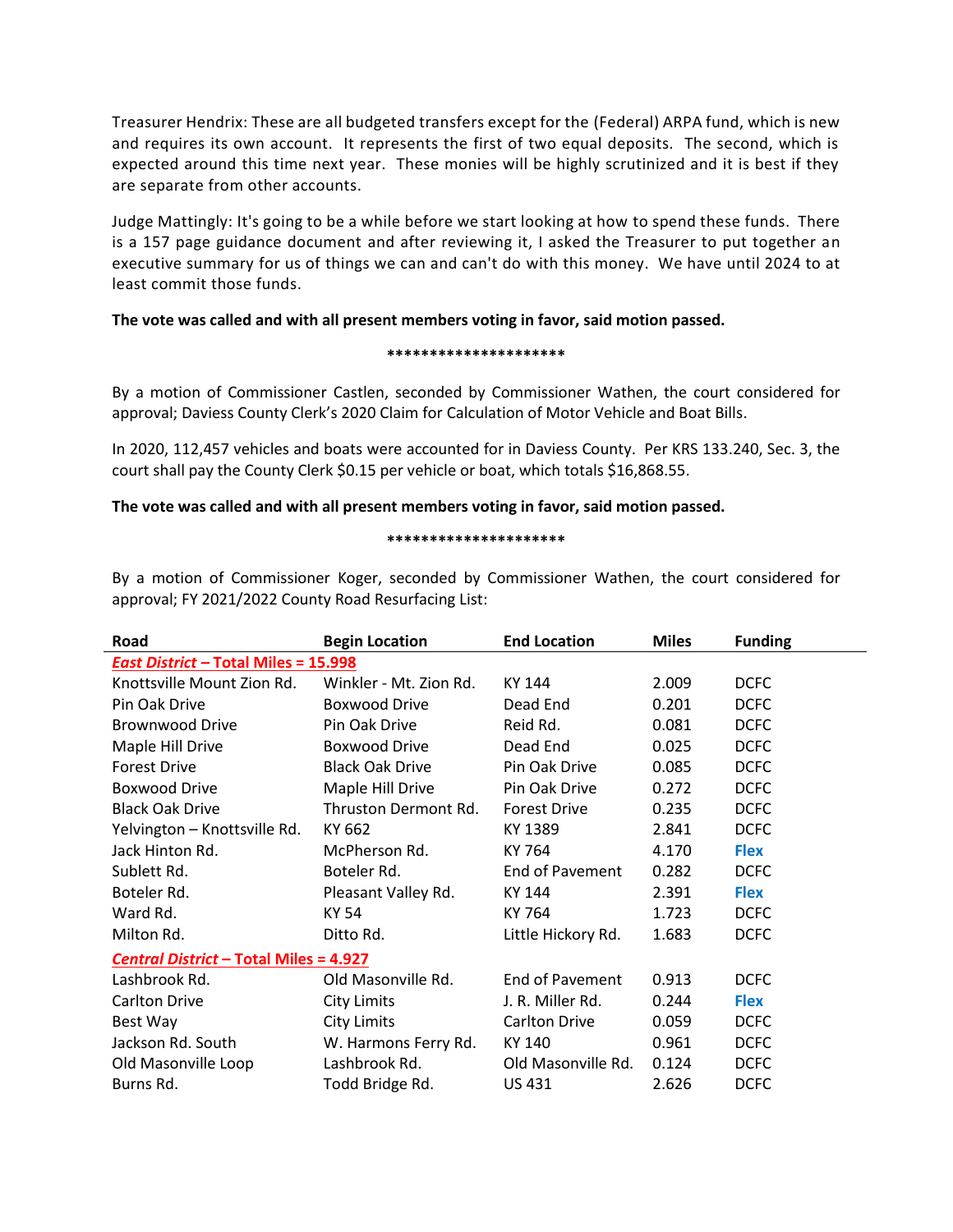# *West District* **– Total Miles = 9.493**

| <b>Ballard Road</b>     | KY 279           | Wayne Bridge Road   | 0.907 | <b>DCFC</b> |
|-------------------------|------------------|---------------------|-------|-------------|
| Saint Joseph Lane       | KY 500           | End of Pavement     | 0.209 | <b>DCFC</b> |
| <b>Worthington Road</b> | KY 56            | W. 5th Street Road  | 0.898 | <b>DCFC</b> |
| W. 5th Street Road      | KY 279           | Lyddane Bridge Road | 0.919 | DCFC        |
| Fenwick Road            | Hall School Road | KY 258              | 0.792 | <b>DCFC</b> |
| Lee Rudy Road           | KY 279           | Lyddane Bridge Road | 1.189 | DCFC        |
| Berry Road              | KY 500           | KY 56               | 2.596 | <b>DCFC</b> |
| French Island Road      | Laketown Road    | Wimsatt Road        | 1.983 | <b>DCFC</b> |

## **TOTAL MILES = 30.418**

 $\bullet$  EAST DISTRICT (46%)= 53%

- CENTRAL DISTRICT (20%)= 17%
- WEST DISTRICT (34%)= 30%

# **The vote was called and with all present members voting in favor, said motion passed.**

## **\*\*\*\*\*\*\*\*\*\*\*\*\*\*\*\*\*\*\*\*\***

By a motion of Commissioner Koger, seconded by Commissioner Wathen, the court considered for approval; Waste Tire Grant for FY 2021/2022.

David Smith: This should not be confused with the Tire Amnesty Event, which occurs once every three years. This is an annual grant and used to dispose of waste tires found while cleaning up illegal roadside dumps.

# **The vote was called and with all present members voting in favor, said motion passed.**

## **\*\*\*\*\*\*\*\*\*\*\*\*\*\*\*\*\*\*\*\*\***

By a motion of Commissioner Castlen, seconded by Commissioner Wathen, the court considered for approval; Salary Schedule for FY 2021/2022.

Treasurer Hendrix: Annually, the court approves a salary schedule. This is the one for 2021/2022. It includes a 2% COLA and becomes effective on July 1. New to this schedule is the newly created veterinarian position.

# **The vote was called and with all present members voting in favor, said motion passed.**

## **\*\*\*\*\*\*\*\*\*\*\*\*\*\*\*\*\*\*\*\*\***

By a motion of Commissioner Wathen, seconded by Commissioner Castlen, the court considered for approval; Annual Standing Orders for FY 2021/2022:

- Pre-approve Certain Recurring Expenses
- Authorize the Judge/Executive to Execute and Submit Court Approved Documents

**The vote was called and with all present members voting in favor, said motion passed.**

#### **\*\*\*\*\*\*\*\*\*\*\*\*\*\*\*\*\*\*\*\*\***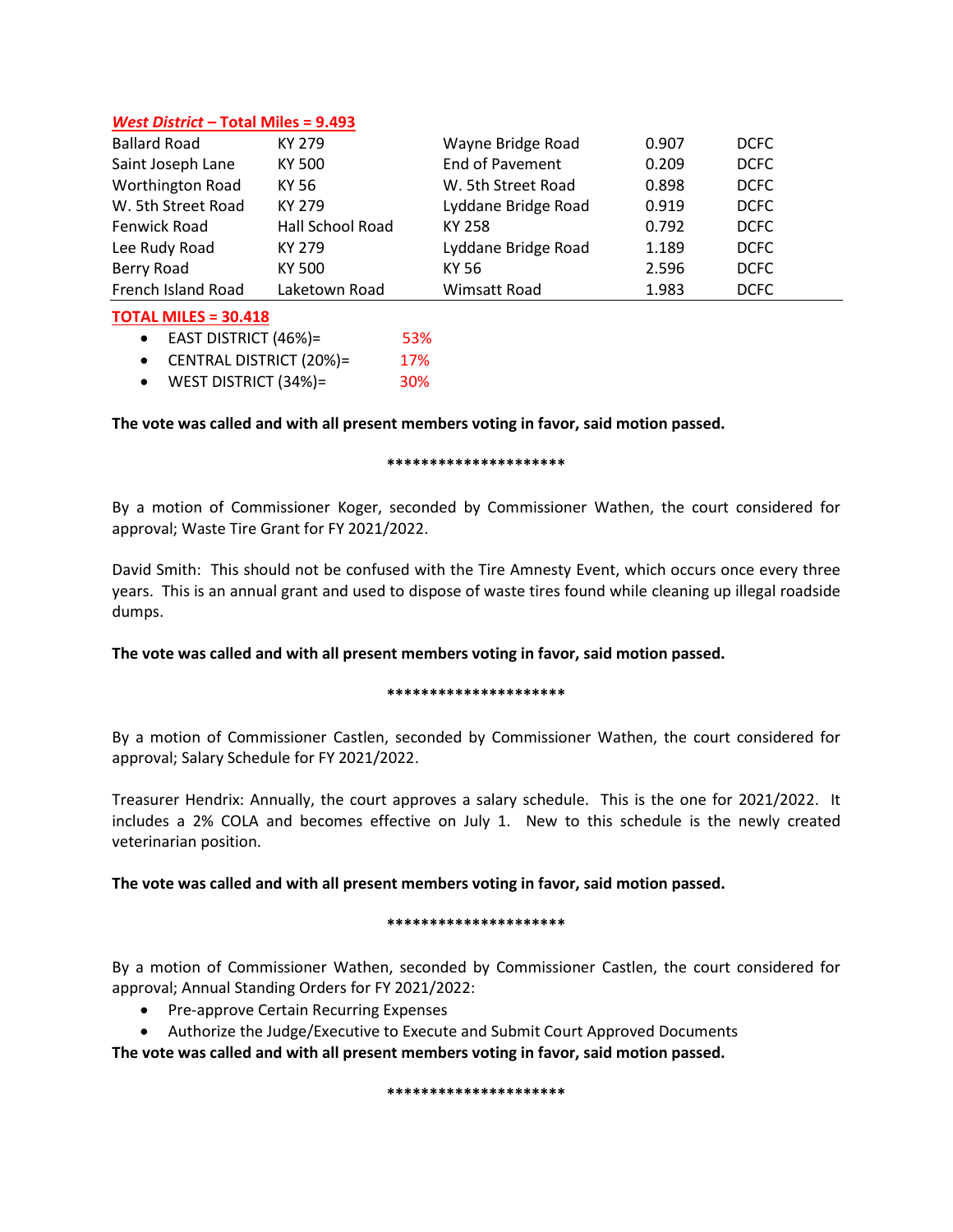By a motion of Commissioner Castlen, seconded by Commissioner Koger, the court considered for approval; Contract, Per State Bid, with Eden Fence Company to Repair East Marksberry Road Guardrail at Shoemaker Branch Bridge.

County Engineer Mark Brasher: The Road Department was made aware of some damage to the guardrail along a section of East Marksberry Road. We inspected the damage and asked the Sheriff's Department if there were any accident reports filed regarding this damage, but none were reported. Per the State Bid Master Agreement Contact, I recommend using Eden Fence Company to Repair the guardrail at Shoemaker Branch Bridge on East Marksberry Road for \$8,614.50.

**The vote was called and with all present members voting in favor, said motion passed.**

#### **\*\*\*\*\*\*\*\*\*\*\*\*\*\*\*\*\*\*\*\*\***

By a motion of Commissioner Wathen, seconded by Commissioner Castlen, the court considered for approval; Accept the Resignation of Keith Lyons eff. May 17, 2021.

**The vote was called and with all present members voting in favor, said motion passed.**

## **\*\*\*\*\*\*\*\*\*\*\*\*\*\*\*\*\*\*\*\*\***

By a motion of Commissioner Koger, seconded by Commissioner Wathen, the court considered for approval; Accept the Resignation of Marvin Ammons eff. May 4, 2021.

**The vote was called and with all present members voting in favor, said motion passed.**

## **\*\*\*\*\*\*\*\*\*\*\*\*\*\*\*\*\*\*\*\*\***

By a motion of Commissioner Castlen, seconded by Commissioner Wathen, the court considered for approval; Accept the Retirement Resignation of Jane Garrison eff. May 31, 2021 (20 years of service). **The vote was called and with all present members voting in favor, said motion passed.**

## **\*\*\*\*\*\*\*\*\*\*\*\*\*\*\*\*\*\*\*\*\***

By a motion of Commissioner Koger, seconded by Commissioner Castlen, the court considered for approval; Accept the Retirement Resignation of Dee Ann Bryenton eff. June 3, 2021 (10+ years of service). **The vote was called and with all present members voting in favor, said motion passed.**

## **\*\*\*\*\*\*\*\*\*\*\*\*\*\*\*\*\*\*\*\*\***

By a motion of Commissioner Castlen, seconded by Commissioner Koger, the court considered for approval; Hire Brooke Smith as Daviess Co. Coroner Admin. Assist. eff. May 17; following successful preemployment screening.

**The vote was called and with all present members voting in favor, said motion passed.**

## **\*\*\*\*\*\*\*\*\*\*\*\*\*\*\*\*\*\*\*\*\***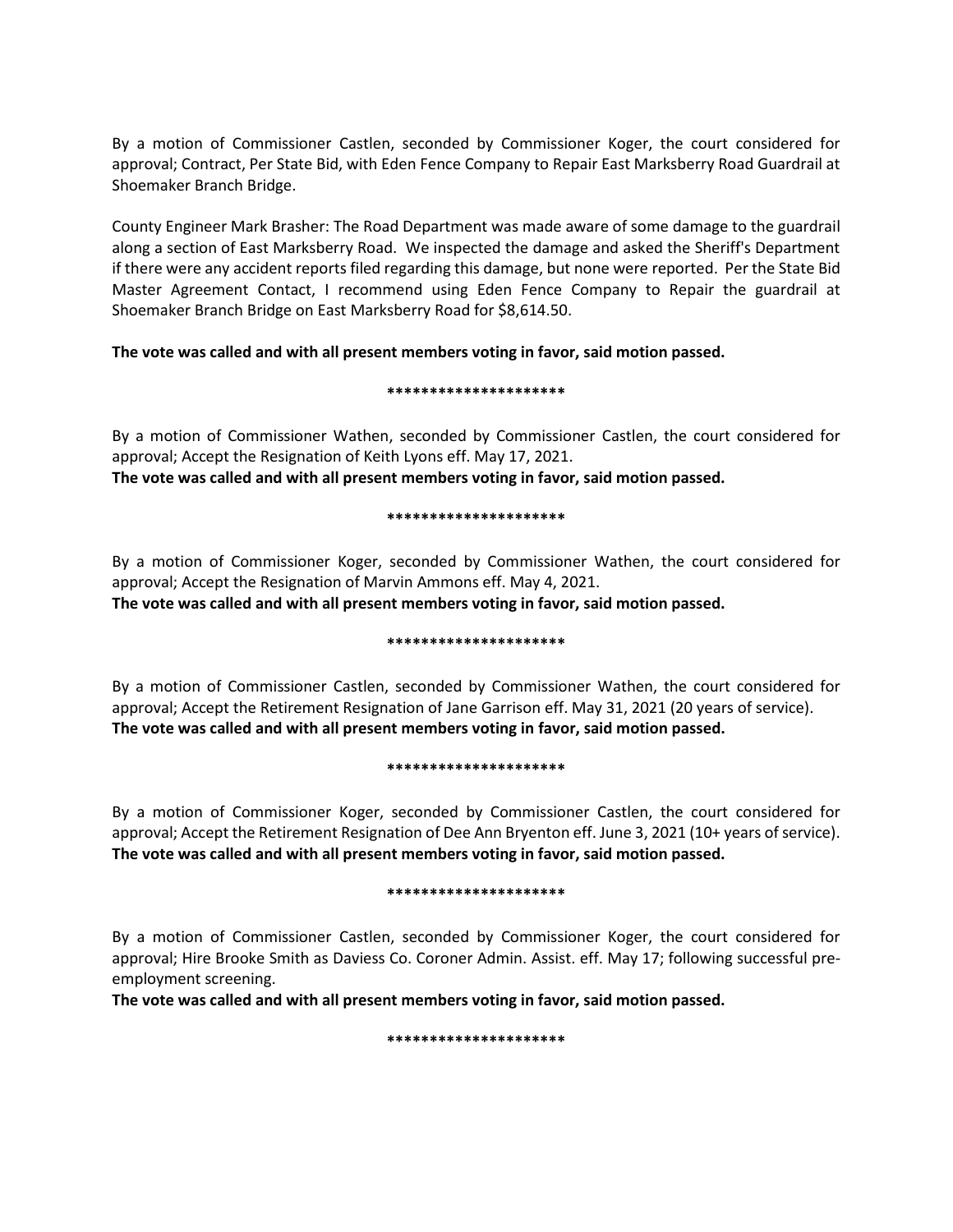By a motion of Commissioner Wathen, seconded by Commissioner Koger, the court considered for approval; Appoint to the Owensboro-DC Convention & Visitor's Bureau; Sunny Patel (Hotel/Motel) #6.7.2021 to fill the unexpired partial term of Curt Baker - TERM: 5/20/21 - 6/30/2023. **The vote was called and with all present members voting in favor, said motion passed.**

#### **\*\*\*\*\*\*\*\*\*\*\*\*\*\*\*\*\*\*\*\*\***

Treasurer Hendrix presented the **First Reading of KOC A.98.02 (2021) 04-2021** – An Ordinance Relating to the FY 2020/2021 Daviess County Budget.

## **Comments:**

Treasurer Hendrix: There are a lot of entries here, but we really only need to talk about two amounts. The first amount for \$1,170,602.61 reflects the amount of CARES Act reimbursement we got from federal funds that we recovered for jail salaries under the COVID rules. Our electronic deposit account is in the general fund so what the entries do, and there's a number of them, they show the receipt of that money in the general fund the transfer out of the money to the jail fund, the receipt of the money in the jail fund, and the expenditure of the money is the jailer salary line. Even though the money had already been expended and we're being reimbursed we have to do an entry and DLG wants us to show what those monies were reimbursed for and this is how we did it. It will ultimately show the salary line over budgeted, but again, this is just a budget, not the actual column. So, that's that half. The second half of this entry is the \$9,858,661 the item we talked about; this is our ARPA deposit and it went into the general fund. We will then transfer it out of the general fund, receive it into the brand new ARPA fund (fund #84), and where it goes from here has yet to be determined, but I have to show in the budget. If you have a revenue item, you have to have an expense item. So, we budgeted this item out under Other Capital Projects. Again, this is a placeholder as none of it has been allocated. We absolutely will not spend any of it in the current fiscal year anyway, but this takes care of the accounting end.

Judge Mattingly: The second reading of this ordinance is set for the June 3, 2021, meeting.

#### **\*\*\*\*\*\*\*\*\*\*\*\*\*\*\*\*\*\*\*\*\***

Treasurer Hendrix presented the **First Reading of KOC A.100 (2021) 05-2021** – An Ordinance Relating to the 2021/2022 Daviess County Budget.

## **Comments:**

Treasurer Hendrix: This is our fiscal year 2022 budget. The second reading of this ordinance is set for 10:00 AM on June 15, 2021. Today, I overnighted three copies of the entire budget to DLG for approval as to form and classification, and this is a summary of that budget. I will read the fund and appropriation amount, but know that there is also a revenue amount of the exact same amount. Total appropriations equal \$98,874,507 and makes up the following funds:

| General: \$30,149,642 | Detention Center: \$9,281,095 | Economic Dev: \$1,444,000 |
|-----------------------|-------------------------------|---------------------------|
| Road: \$5,702,270     | Bond: \$6,976,500             | Health Ins.: \$301,100    |
| LGEA: \$721,000       | All Solid Waste: \$24,597,900 | ARPA: \$19,701,000        |

Judge Mattingly expressed appreciation to the Commissioners and staff members for putting this year's budget together. I think every year we have turned out a good budget. We've turned out a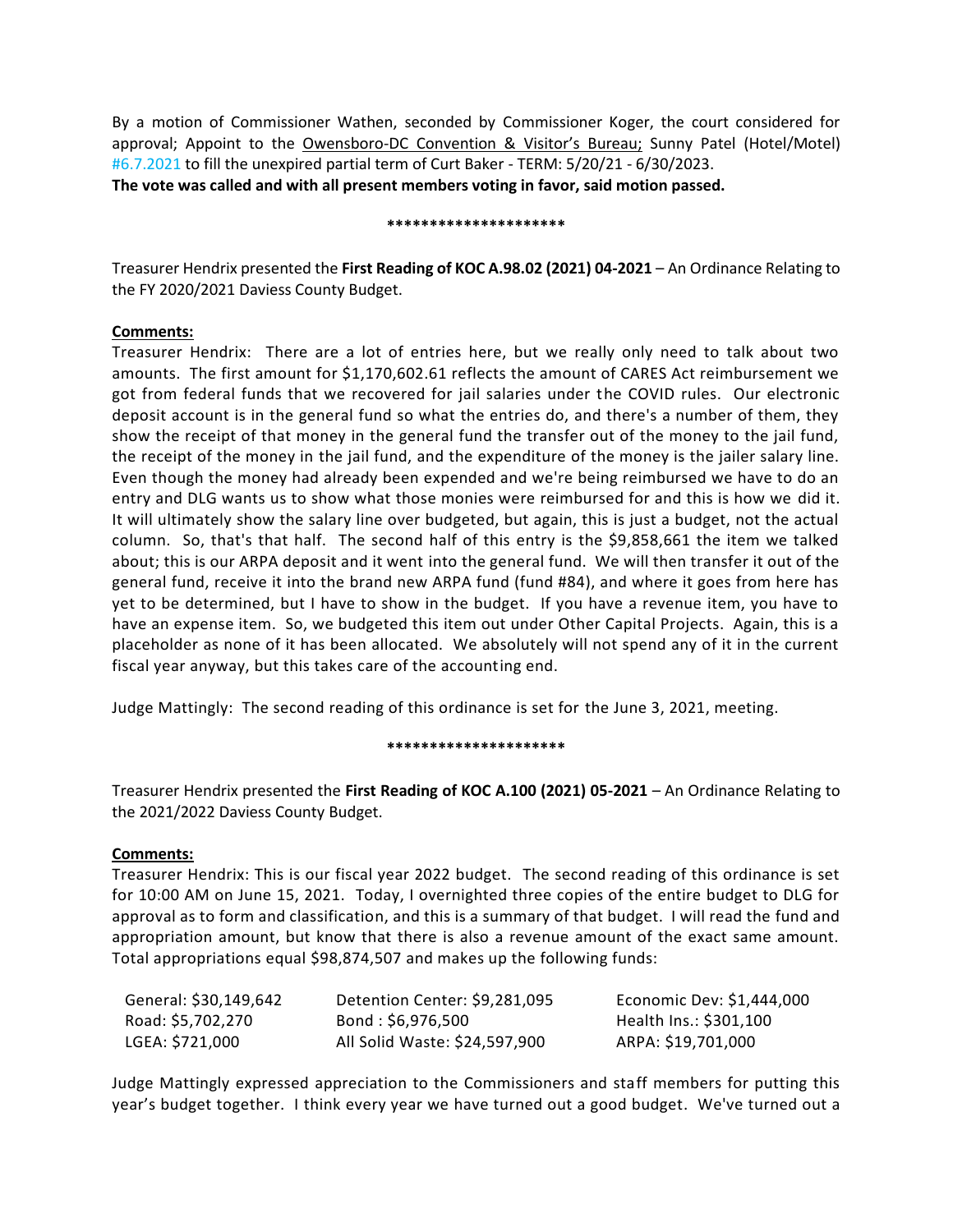balanced budget, and I think the budgets that we have provide the taxpayers what they expect from this court.

#### **\*\*\*\*\*\*\*\*\*\*\*\*\*\*\*\*\*\*\*\*\***

# **Other business brought before the Daviess County Fiscal Court:**

Treasurer Hendrix presented the **First Reading of KOC A.98.03 (2021) #06-2021** – An Ordinance Relating to the FY 2020/2021 Daviess County Budget. He noted: This is the third budget amendment. Owensboro Regional Recovery (ORR) was awarded a CARES Act (CDBG) COVID grant, which the court approved several months ago for \$200,000. After the courts' approval, the document left our office, and along the processing route, someone dropped the ball in finalizing this grant, which resulted in ORR not receiving the awarded funds. I don't know what happened nor am I placing blame. Nevertheless, something happened that caused this grant to not be fully completed. After several phone calls and emails, just prior to this court meeting, I received a request to provide where the court has entered this \$200,000 into the county's budget, and of course, we normally wait till we receive the funds, so it is a circular argument, but it is now being straightened out. We have a contractor going to accept the contract and need the court to approve this document, and obviously, we hope to get the final approval at the June 3, 2021 meeting, at which point that completes all the paperwork that should be submitted for those funds to be released. The reason we are doing this out here tonight is to try to assist another agency in collecting their funds. I think they really need the money, so we decided to do it this way.

Judge Mattingly: Commissioners, to begin with, ORR was financially struggling. Outside of a pandemic, they normally receive funding for 95-100 residents, but with COVID, their numbers have dramatically decreased. At a recent Audubon Area Community Services (AACS) meeting, ORR requested a resolution which would allow AACS to front the grant money because they almost didn't have the money to pay the bills last month. Hopefully, we can execute the second reading on June 3 and forward that \$200,000 to them. We did everything that we knew we should have done.

Commissioner Castlen: This is CDBG money that we approved a long time ago, and they just haven't received the money, correct?

Judge Mattingly: Remember, this fiscal year, ORR received two CDBG's - their regular one and then this one pertaining to their CARES Act money. Neither one have they yet received.

## **\*\*\*\*\*\*\*\*\*\*\*\*\*\*\*\*\*\*\*\*\***

**No Public Comments were received.**

## **\*\*\*\*\*\*\*\*\*\*\*\*\*\*\*\*\*\*\*\*\***

# **Comments by Daviess County Fiscal Court:**

Commissioner Castlen encouraged people to attend one or more of the numerous Memorial Day Events.

Judge Mattingly: Having Brandon Gilles here tonight shows how we can start again having our youth on display and showing what we have in this community.

Judge Mattingly: The Governor has selected June 11 to lift most mask restrictions. Beginning at the June 15, 2021, court meeting, it is my intent to return court meetings to in-person attendance, but